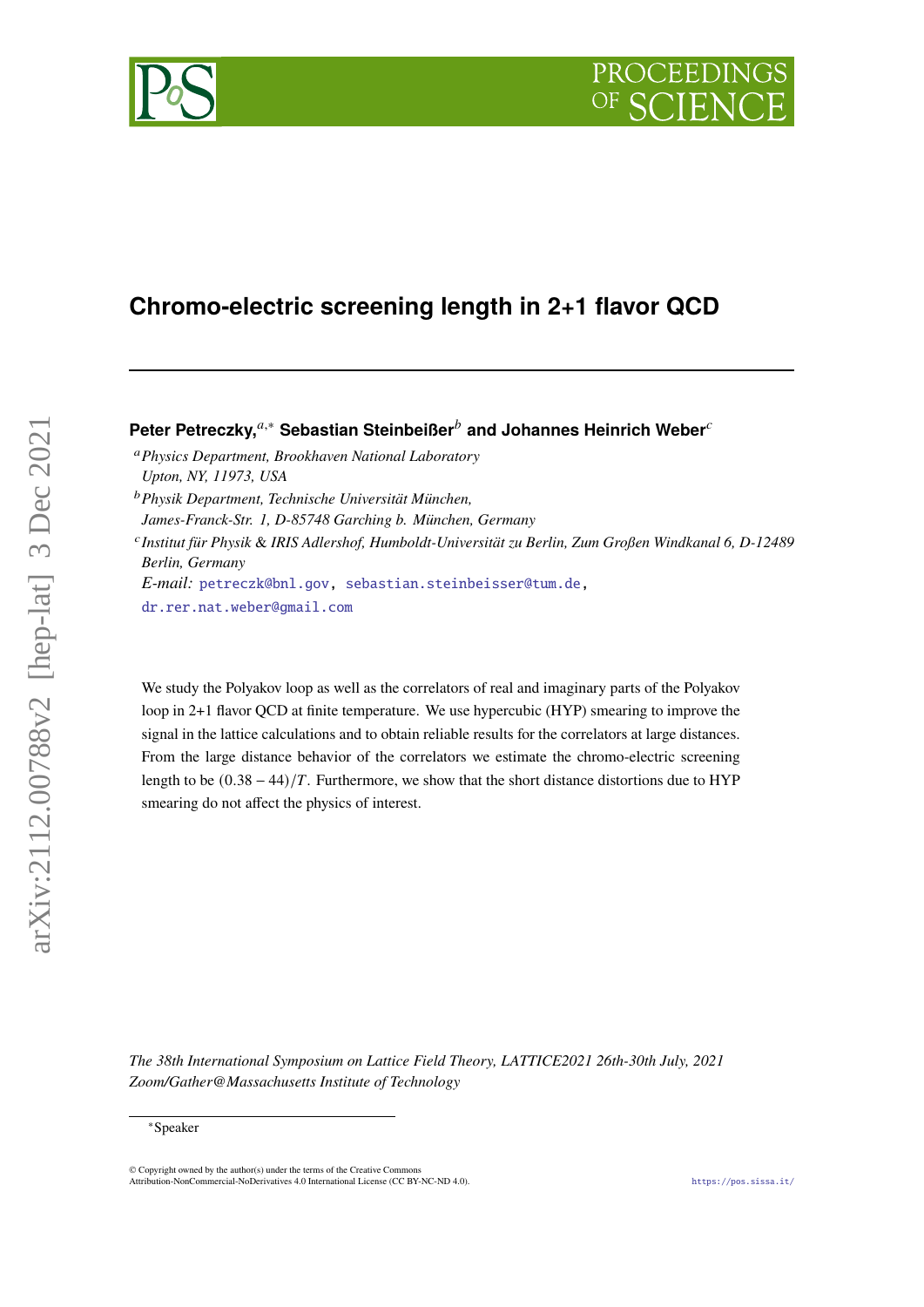## **1. Introduction**

Polyakov loop and Polyakov loop correlators are central for understanding deconfinement and color screening in gauge theories [\[1,](#page-5-0) [2\]](#page-6-0) (see also Refs. [\[3,](#page-6-1) [4\]](#page-6-2) for a historic reviews). They are related to the free energy of a static quark,  $F_Q(T)$  and the free energy of a static quark anti-quark pair,  $F_{\Omega \bar{O}}(r, T)$  separated by some distance r. In SU(N) gauge theories the Polyakov loop and Polyakov loop correlators are order parameters for deconfinement. In particular, the free energy of a static quark is infinite in the confined phase. In gauge theories with fundamental fields, e.g. QCD this is no longer the case,  $F_Q(T)$  is finite even at low temperatures because the static quark is screened by the dynamical quarks in the medium. At sufficiently low temperatures  $F_Q(T)$  is related to the binding energy of static-light hadrons [\[5\]](#page-6-3). The free energy of a static quark anti-quark pair decays exponentially at large distances. Above the crossover temperature, the screening mass, that governs the exponential decay of the correlators is proportional to the temperature, up to possible sub-leading logarithmic corrections. This means that the chromo-electric screening length that is the inverse of the screening mass becomes shorter and shorter with increasing temperature.

Extracting the screening mass or equivalently the chromo-electric screening length from the Polyakov loop correlator on the lattice is challenging because of the poor signal to noise ratio. The problem is particularly severe in QCD with light dynamical quarks, and most of the lattice calculations of the screening masses have been performed in pure gauge theory [\[6](#page-6-4)[–8\]](#page-6-5). It has been suggested to improve the signal to noise ratio for the Polyakov loop correlator by using smeared gauge links when calculating the Polyakov loop [\[9\]](#page-6-6). In this contribution we report on lattice QCD calculations of Polyalov loop and Polyakov loop correlators using HYP smearing [\[10\]](#page-6-7).

We performed calculations of the Polyakov loop and Polyakov loop correlators in 2+1 flavor QCD using highly improved staggered quark (HISQ) action [\[11\]](#page-6-8) with physical strange quark mass,  $m_s$  and light quark masses  $m_l = m_s/20$ , which correspond to the pion mass of 161 MeV in the continuum limit. The gauge configurations used in this study have been generated by the HotQCD and TUMQCD collaborations [\[12](#page-6-9)[–16\]](#page-6-10) on lattices with temporal extent  $N_{\tau} = 4, 6, 8, 10, 12$  and 16 and the ratio of spatial to temporal extent (aspect ratio)  $N_{\sigma}/N_{\tau} = 4$ . For  $N_{\tau} = 4$  and 6 we also consider the aspect ratio  $N_{\sigma}/N_{\tau} = 6$ . Our calculations span a temperature range from 110 MeV to 6 GeV. We use 1, 2, 3 and 5 steps of HYP smearing. On the finest lattices we also use 8 steps of HYP smearing.

## **2. Polyakov loop with HYP smearing**

HYP smearing distorts the short distance physics. So it is important to understand the effects of these distortions of  $F_Q$  and the Polyakov loop correlators. First we would like to understand how the HYP smearing affects the temperature dependence of  $F_Q$ . The free energy of a static quark calculated with *n* steps of HYP smearing is denoted by  $F_Q^n$ . In Fig. [1](#page-2-0) we show the difference  $\Delta F_{O}^{nm} = F_{O}^{n} - F_{O}^{m}$  for different number of HYP smearing steps as function of  $N_{\tau}$ . Smearing changes the coefficient of the  $1/a$  divergence in the free energy of a static quark and therefore,  $F_Q^n$  is different for different  $n$ . However, unless excessive amount of smearing is applied the temperature dependence of  $F_Q^n$  should not depend on the number of smearing steps, *n*. Therefore,  $\Delta F_Q^{nm}$  should not depend on  $N_{\tau}$  if cutoff effects are negligible (recall  $T = 1/(aN_{\tau})$  $T = 1/(aN_{\tau})$  $T = 1/(aN_{\tau})$ ). From Fig. 1 we see that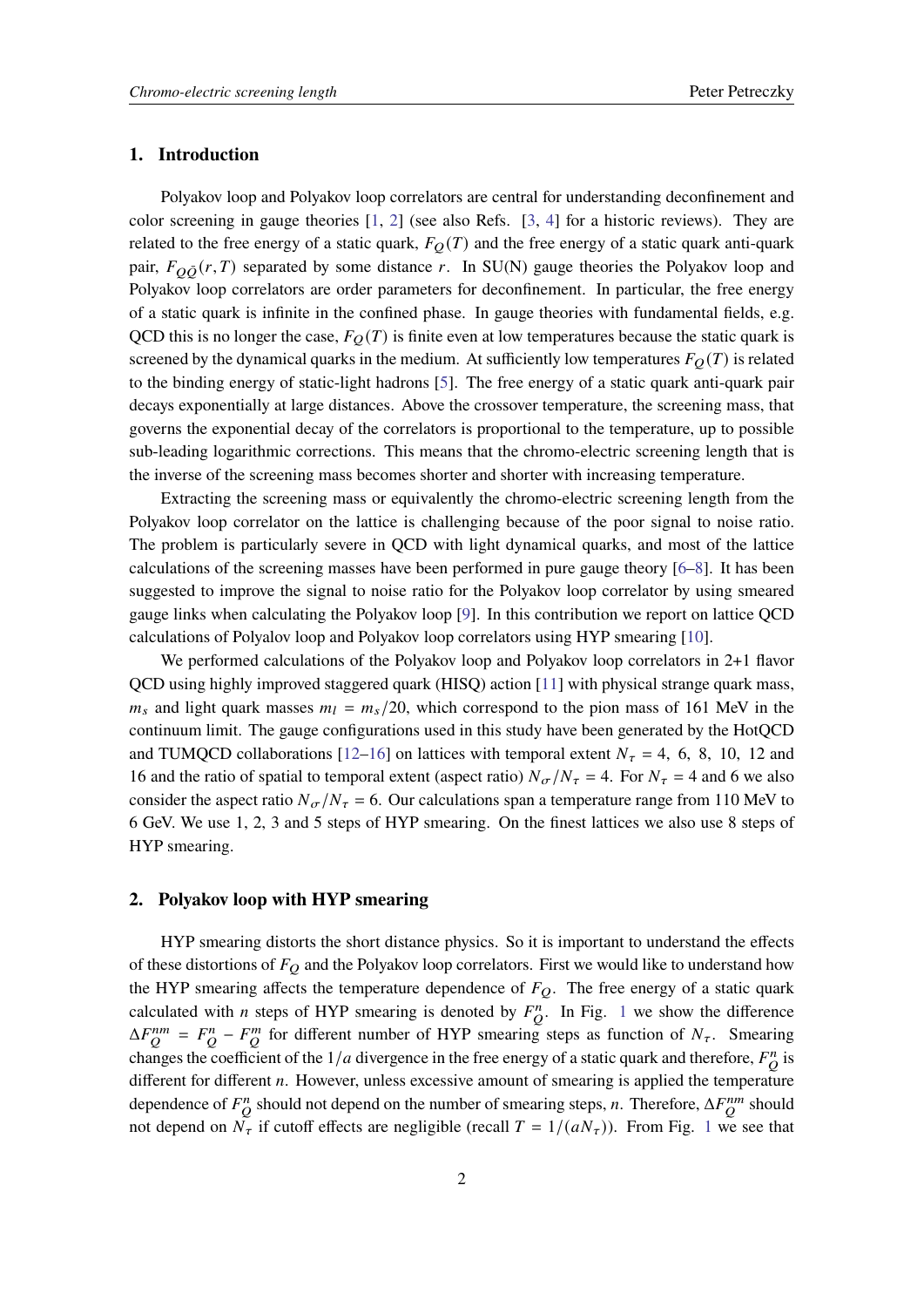<span id="page-2-0"></span>

**Figure 1:** The  $N_{\tau}$  dependence of  $\Delta F_0^{nm}$  for different smearing levels *n* and *m* (left) and the temperature dependence of  $F_{\Omega}$  for  $N_{\tau} = 12$  for different smearing levels (right). The band shows the continuum extrapolated unsmeared result.

 $\Delta F_{O}^{nm}$  is independent of  $N_{\tau}$  within errors for  $N_{\tau} > 4$ . In Fig. [1](#page-2-0) we also show the temperature dependence of  $F_Q$  for different levels of smearing and  $N_{\tau} = 12$ . We compare our numerical results with the continuum extrapolated results on  $F<sub>O</sub>$  without smearing in the standard renormalization scheme [\[13\]](#page-6-11). The results obtained with different number of HYP smearings steps have been shifted by a constant to match with the unsmeared results on  $F<sub>O</sub>$ . We clearly see that the temperature dependence is not affected by HYP smearing. Thus there is no problem with over-smearing in our study, i.e. the amount of smearing used is not excessive.

#### **3. Polyakov loop correlators and screening masses**

We study the Polyakov loop correlators

$$
C_{PL}(r,T) = \langle L(r) \cdot L(0) \rangle, \tag{1}
$$

as well as the correlators of the real and imaginary parts of the Polyakov loop

$$
C_{PL}^{R}(r,T) = \langle \text{Re}L(r) \cdot \text{Re}L(0) \rangle, \tag{2}
$$

$$
C_{PL}^I(r,T) = \langle \text{Im} L(r) \cdot \text{Im} L(0) \rangle. \tag{3}
$$

We have  $C_{PL}(r, T) = C_{PL}^R(r, T) + C_{PL}^I(r, T)$ . The main reason to study  $C_{PL}^R(r, T)$  and  $C_{PL}^I(r, T)$ separately is that these correlators have quite different large distance behaviors governed by different screening masses,  $m_R$  and  $m_I$  [\[17\]](#page-7-0). This also can be seen in the purely pertubative picture, where the dominant contribution to  $C_{PL}^R$  comes from the two gluon exchange, while the leading contribution to  $C_{PL}^I$  comes from the three gluon exchange. The perturbative picture implies a different behavior of  $C_{PL}^{R}$  and  $C_{PL}^{I}$  also at short distances. In the weak coupling picture  $m_I/m_R = 3/2$ . Furthermore, at leading order (LO)  $m_R = 2m_D$  and  $m_I = 3m_D$ , with  $m_D$  being the LO chromo-electric Debye mass. The correlator of the real part of the Polyakov loop can couple to magnetic gluons [\[17,](#page-7-0) [18\]](#page-7-1) and therefore, the long distance behavior of this correlator can be governed by the magnetic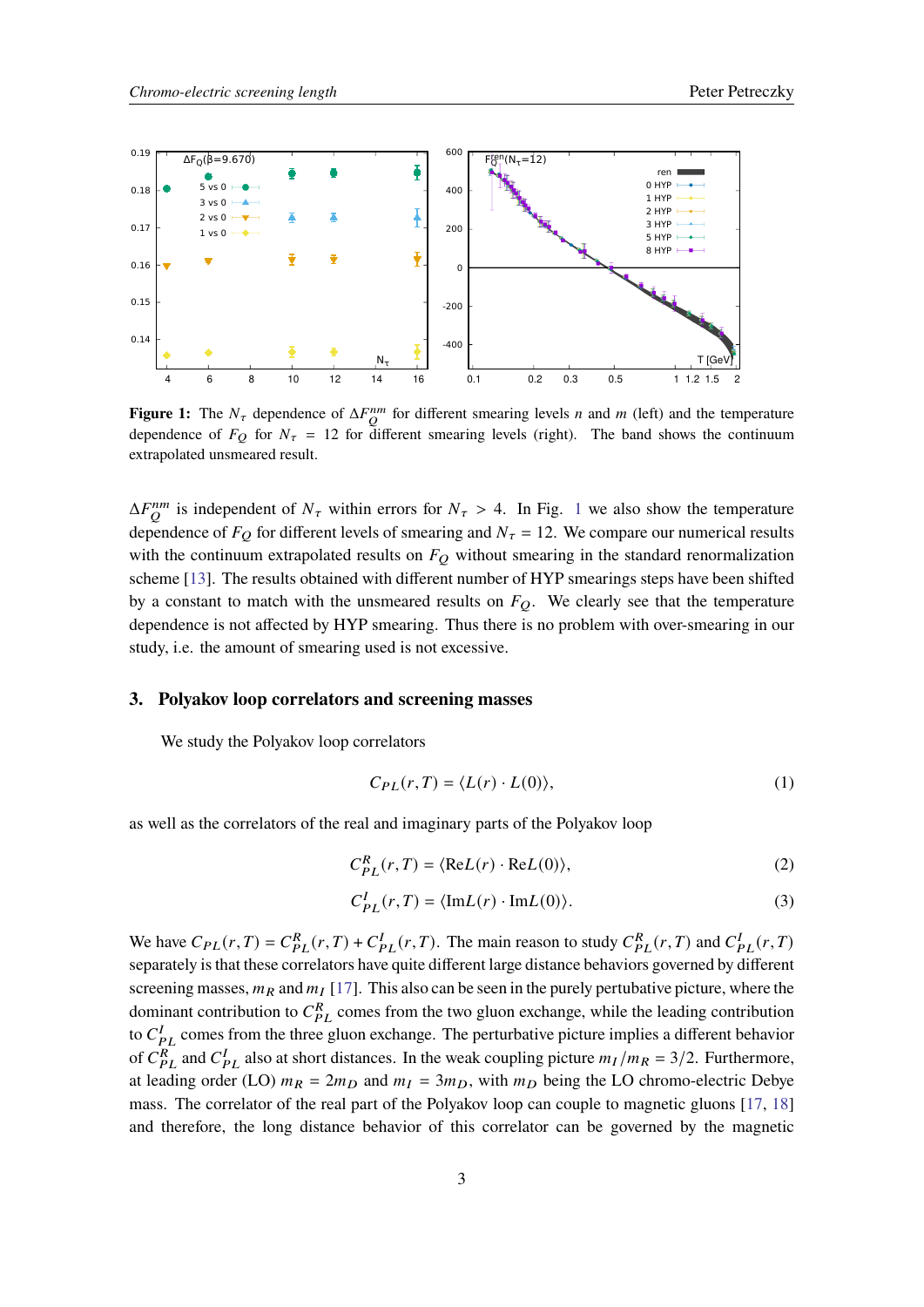screening mass instead of electric screening mass. However, for the temperature range of interest the contribution from electric gluon dominates [\[19,](#page-7-2) [20\]](#page-7-3).

It is convenient to consider the subtracted free energy

$$
F_{Q\bar{Q}}^{sub}(r,T) = -T \ln \frac{C_{PL}(r,T)}{\langle L \rangle^2} = F_{Q\bar{Q}}(r,T) - 2F_Q(T),
$$
\n(4)

which is independent of the number of smearing levels used in the calculations except for small distances. At large distances  $F_{\overline{O}\overline{O}}^{sub}(r,T)$  decays exponentially with the decay rate given by  $m_R$ . We also define the normalized correlators of real and imaginary part of the Polyakov loop

$$
\tilde{C}_{PL}^{R}(r,T) = \frac{C_{PL}^{R}(r,T) - \langle L \rangle^2}{\langle L \rangle^2},\tag{5}
$$

$$
\tilde{C}_{PL}^I(r,T) = \frac{C_{PL}^I(r,T)}{\langle L \rangle^2}.
$$
\n
$$
(6)
$$

As the subtracted free energy the normalized correlators turn out to be not very sensitive to the number of smearing steps used in the calculations except at short distances. The subtracted free energy can be written in terms of the normalized correlators as

$$
F_{O\bar{O}}^{sub}(r,T)/T = \ln(1 + \tilde{C}_{PL}^{R}(r,T) + \tilde{C}_{PL}^{I}(r,T)).
$$
\n(7)

Since we find that  $\tilde{C}_{PL}^I(r,T) \ll \tilde{C}_{PL}^R(r,T)$  the subtracted free energy is dominated by the contribution from  $\tilde{C}_{PL}^R(r,T)$  and can be used as proxy for  $\tilde{C}_{PL}^R(r,T)$ . Our results for  $F_{\tilde{O}\tilde{O}}^{sub}(r,T)$  calculated with different numbers of HYP smearings for  $N_{\tau} = 12$  lattices and  $T = 1938$  MeV are shown in Fig. [2.](#page-4-0) The lattice results have been multiplied by  $r^2T$  because of the weak coupling expectations. The smeared results are compared with the previously calculated unsmeared  $F_{\tilde{O}\tilde{O}}^{sub}(r,T)$  [\[15\]](#page-6-12). We see from the figure that even one or two levels of HYP smearing significantly improves the signal compared to the unsmeared case, however, as we go to larger and larger distances more smearing steps are needed to reduce the errors. The smearing clearly alters the behavior of  $F_{O\bar{O}}^{sub}(r,T)$  at short distances but for  $rT > 0.4 F_{\overline{O}\overline{O}}^{sub}(r,T)$  is independent of smearing level up to three HYP smearing steps. For five HYP smearing steps the effect of smearing becomes negligible only for  $rT > 0.6$ . We obtain similar results for other  $N_{\tau}$  values and temperatures. The  $r/a$  value for which smearing effects disappear is independent of  $N_{\tau}$ .

We also compare our lattice results with weak coupling expectations. In a previous study we showed that the weak coupling calculations can describe the lattice results of  $F_{\overline{O}\overline{O}}^{sub}(r,T)$  in the short distance region  $rT < 0.4$  [\[15\]](#page-6-12). A detailed comparison of the lattice results  $\frac{\epsilon_{sub}}{P_{00}^{sub}}(r,T)$  with the weak coupling calculations at larger distances turned out to be challenging because of the large statistical errors of the lattice results for  $N_\tau > 4$ . As discussed in Ref. [\[15\]](#page-6-12) at distances  $rT > 0.4$ the appropriate scale hierarchy for the weak coupling calculation is  $r \sim 1/m_D$ . The NLO result for this scale hierarchy was obtained in Ref. [\[21\]](#page-7-4) and also confirmed later in Ref. [\[22\]](#page-7-5). In Fig. [2](#page-4-0) we show the comparison of the lattice results with the LO and NLO weak coupling results. The shape of LO and NLO results is similar to the shape of the lattice results, but there is no quantitative agreement. While adding the NLO correction moves the weak coupling results closer to the lattice one, it is still significantly below the lattice result.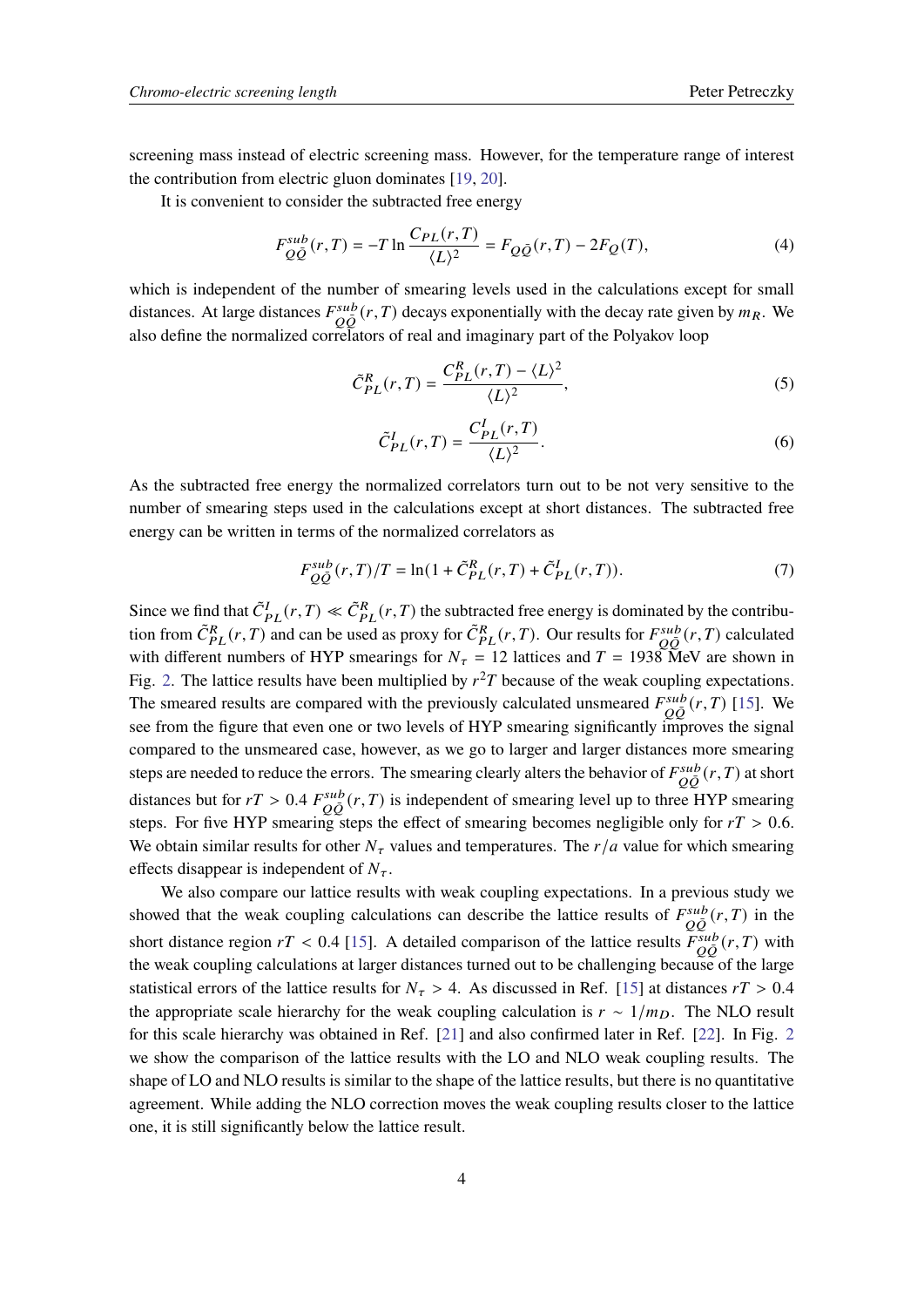<span id="page-4-0"></span>

**Figure 2:** The subtracted free energy  $F_{O\bar{O}}^{sub}(r, T)$  (left) and  $R_{PL}^I(r, T)$  (right) as a function of the separation, rT for  $N_{\tau} = 12$  and  $T = 1938$  MeV obtained for different number of HYP smearings (h). In the left panel the LO result (green line) uses renormalization scale  $\mu = 4\pi T$ , while for the NLO result (red band) the renormalization scale has been varied from  $\pi T$  to  $4\pi T$ . In the right panel we show the LO result for  $R_{PL}^I$  for the renormalization scales  $\mu = \pi T$ ,  $2\pi T$  and  $4\pi T$  (from top to bottom). The horizontal lines correspond to the LO result without screening.

In order to study the correlator of the imaginary part of the Polyakov loop we consider the ratio

$$
R_{PL}^I = \frac{C_{PL}^I}{C_{PL}^R - \langle L \rangle^2}.
$$
\n(8)

Again, this ratio is insensitive to smearing. In Fig. [2](#page-4-0) we show it for unsmeared case as well as for calculations obtained for 1, 2, 3 and 5 steps of HYP smearings for  $N<sub>\tau</sub> = 12$  and  $T = 1938$ MeV. We see that we were able to obtain reasonable results for  $R_{PL}^I$  up to distances  $rT \approx 1$  when 5 steps of HYP smearing are used. Furthermore, the smeared results on  $R_{PL}^I$  smoothly connect to the unsmeared results at short distances. In particular, the results with 1 HYP smearing agree with unsmeared results up to quite small distances. We also compare our lattice results of  $R_{PL}^I$  with the LO results with or without screening for renormalization scales  $\mu = \pi T$ ,  $2\pi T$  and  $4\pi T$ , shown as lines. We see that at distances  $rT < 0.4$  lattice results agree well with the LO result that does not include screening (horizontal lines). At larger distances the lattice data follow the same trend as the LO result with screening but there are clear quantitative differences.

By fitting the large distance behavior of  $\tilde{C}_{PL}^R(r,T)$  and  $\tilde{C}_{PL}^I(r,T)$  to a  $A/r \exp(-m_{R,I}r)$  form, we obtain the corresponding screening masses,  $m_R$  and  $m_I$ . Our results on the screening masses as functions of the temperature are shown in Fig. [3.](#page-5-1) We see a rapid decrease of the screening masses in temperature units around the crossover temperature,  $T_c \approx 156$  MeV [\[23\]](#page-7-6), followed by a roughly constant behavior up to  $T \approx 1.5$  GeV. For  $T < 400$  MeV our results for the screening masses are quite similar to the results of Ref. [\[9\]](#page-6-6). The decrease of  $m_R/T$  and  $m_I/T$  predicted by the weak coupling calculations is only seen for  $T > 1.5$  GeV. For the ratio of the screening masses we find  $m_I/m_R = 1.75$  which is only 17% larger than the weak coupling expectation. Therefore, we can define the chromo-electric screening length as  $2/m_R$  or  $3/m_I$ , which for 170 MeV < T < 1.5 GeV corresponds to  $(0.38 - 0.44)/T$ .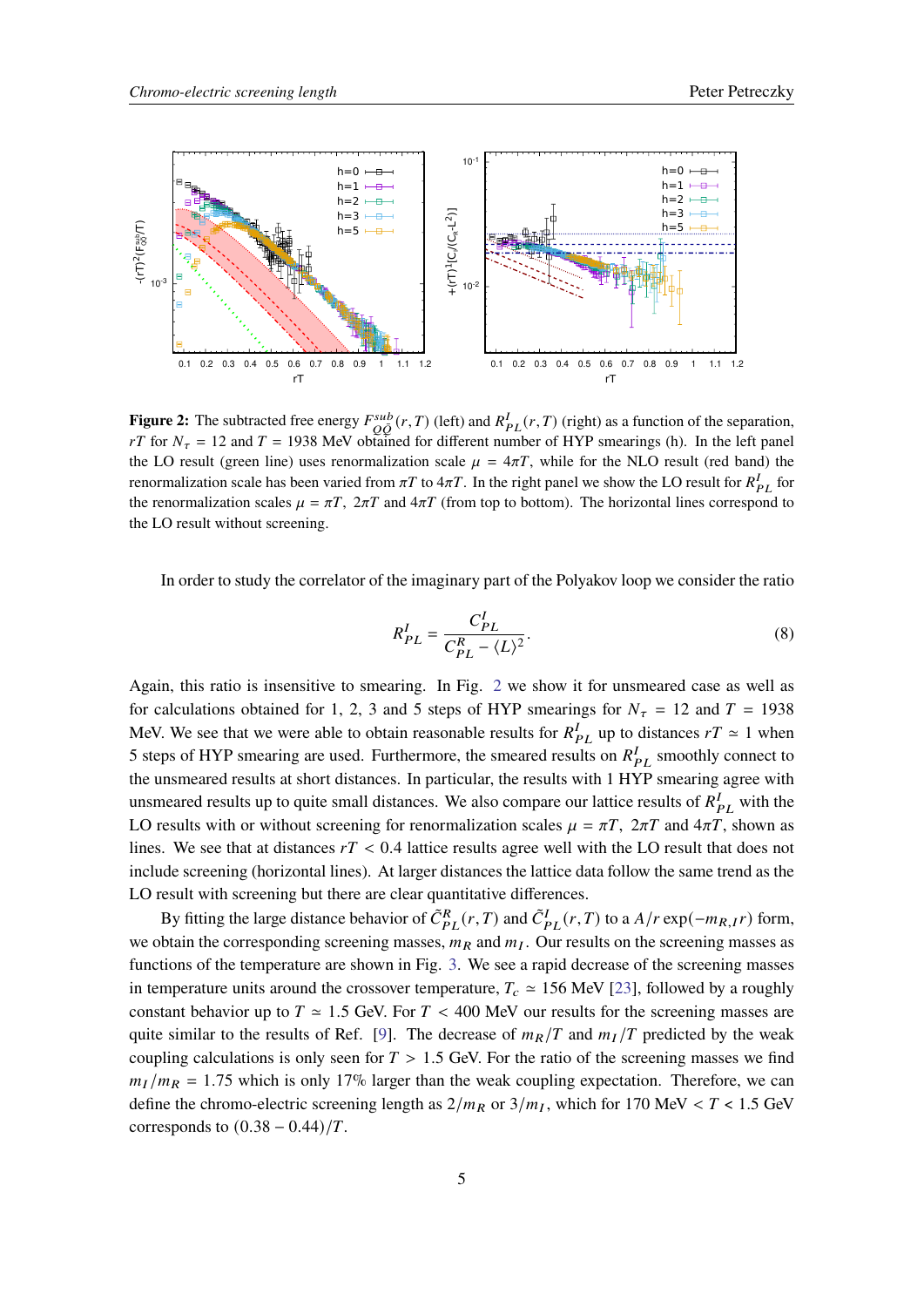<span id="page-5-1"></span>

**Figure 3:** The screening masses,  $m_R/T$  (left) and  $m_I/T$  (right) as a function of the temperature calculated for different  $N_{\tau}$  and  $N_{\sigma}/N_{\tau}$  indicated in the labels by the numbers in the parenthesis. The solid horizontal lines indicate the approximate value of the screening masses together with the estimated uncertainty. The dashed lines correspond to the perturbative result.

# **4. Conclusions**

In this contribution we studied the Polyakov loop and Polyakov loop correlators using HYP smearing. We found that HYP smearing significantly improves the signal and the distortions due to smearing can be controlled. The correlator of the imaginary part of the Polyakov loop is very well described by the leading order perturbative result for  $rT < 0.4$ . We determined the screening masses of the correlators of the real and imaginary parts of the Polyakov loop and found  $m_R \approx 4.5T$ and  $m_I \approx 8T$ , respectively for 170 MeV < T < 1.5 GeV, implying a chromo-electric screening length of  $(0.38 - 0.44)/T$  in this region.

### **Acknowledgments**

P. Petreczky is supported by the U.S. Department of Energy under Contract No. DE-SC0012704. S. Steinbeißer was funded by the Deutsche Forschungsgemeinschaft (DFG, German Research Foundation) cluster of excellence "ORIGINS" (www.origins-cluster.de) under Germany's Excellence Strategy EXC-2094-390783311. J. H. Weber's research is by the Deutsche Forschungsgemeinschaft (DFG, German Research Foundation) Projektnummer 417533893/GRK2575 "Rethinking Quantum Field Theory". The numerical calculations have been performed using the MILC code. The simulations were carried out on the computing facilities of the Computational Center for Particle and Astrophysics (C2PAP) in the project "Calculation of finite T QCD correlators" (pr83pu).

# **References**

<span id="page-5-0"></span>[1] J. Kuti, J. Polonyi and K. Szlachanyi, *Monte Carlo study of SU(2) gauge theory at finite temperature*, *[Phys. Lett. B](https://doi.org/10.1016/0370-2693(81)90987-4)* **98** (1981) 199.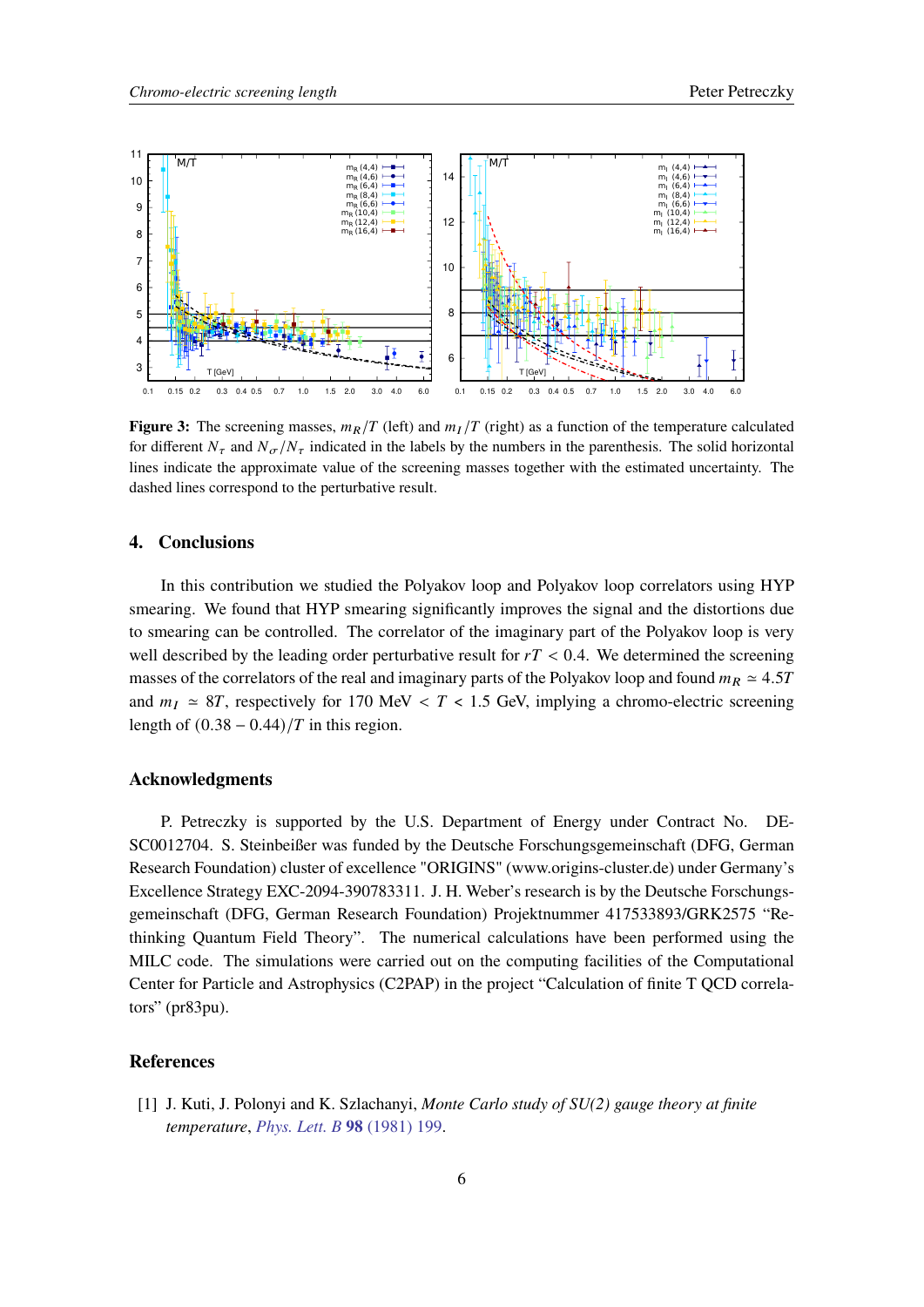- <span id="page-6-0"></span>[2] L. D. McLerran and B. Svetitsky, *Quark liberation at high temperature: a Monte Carlo study of SU(2) gauge theory*, *[Phys. Rev. D](https://doi.org/10.1103/PhysRevD.24.450)* **24** (1981) 450.
- <span id="page-6-1"></span>[3] P. Petreczky, *QCD thermodynamics on lattice*, *[Nucl. Phys. B Proc. Suppl.](https://doi.org/10.1016/j.nuclphysbps.2004.11.366)* **140** (2005) 78 [[hep-lat/0409139](https://arxiv.org/abs/hep-lat/0409139)].
- <span id="page-6-2"></span>[4] A. Bazavov and J. H. Weber, *Color Screening in Quantum Chromodynamics*, *[Prog. Part.](https://doi.org/10.1016/j.ppnp.2020.103823) Nucl. Phys.* **116** [\(2021\) 103823](https://doi.org/10.1016/j.ppnp.2020.103823) [[2010.01873](https://arxiv.org/abs/2010.01873)].
- <span id="page-6-3"></span>[5] A. Bazavov and P. Petreczky, *Polyakov loop in 2+1 flavor QCD*, *[Phys. Rev. D](https://doi.org/10.1103/PhysRevD.87.094505)* **87** (2013) [094505](https://doi.org/10.1103/PhysRevD.87.094505) [[1301.3943](https://arxiv.org/abs/1301.3943)].
- <span id="page-6-4"></span>[6] O. Kaczmarek, F. Karsch, E. Laermann and M. Lutgemeier, *Heavy quark potentials in quenched QCD at high temperature*, *[Phys. Rev. D](https://doi.org/10.1103/PhysRevD.62.034021)* **62** (2000) 034021 [[hep-lat/9908010](https://arxiv.org/abs/hep-lat/9908010)].
- [7] S. Digal, S. Fortunato and P. Petreczky, *Heavy quark free energies and screening in SU(2) gauge theory*, *[Phys. Rev. D](https://doi.org/10.1103/PhysRevD.68.034008)* **68** (2003) 034008 [[hep-lat/0304017](https://arxiv.org/abs/hep-lat/0304017)].
- <span id="page-6-5"></span>[8] S. Datta and S. Gupta, *Does the QCD plasma contain gluons?*, *[Phys. Rev. D](https://doi.org/10.1103/PhysRevD.67.054503)* **67** (2003) [054503](https://doi.org/10.1103/PhysRevD.67.054503) [[hep-lat/0208001](https://arxiv.org/abs/hep-lat/0208001)].
- <span id="page-6-6"></span>[9] S. Borsányi, Z. Fodor, S. D. Katz, A. Pásztor, K. K. Szabó and C. Török, *Static* QQ *pair free energy and screening masses from correlators of Polyakov loops: continuum extrapolated lattice results at the QCD physical point*, *JHEP* **04** [\(2015\) 138](https://doi.org/10.1007/JHEP04(2015)138) [[1501.02173](https://arxiv.org/abs/1501.02173)].
- <span id="page-6-7"></span>[10] A. Hasenfratz and F. Knechtli, *Flavor symmetry and the static potential with hypercubic blocking*, *[Phys. Rev. D](https://doi.org/10.1103/PhysRevD.64.034504)* **64** (2001) 034504 [[hep-lat/0103029](https://arxiv.org/abs/hep-lat/0103029)].
- <span id="page-6-8"></span>[11] HPQCD, UKQCD collaboration, E. Follana, Q. Mason, C. Davies, K. Hornbostel, G. P. Lepage, J. Shigemitsu et al., *Highly improved staggered quarks on the lattice, with applications to charm physics*, *[Phys. Rev. D](https://doi.org/10.1103/PhysRevD.75.054502)* **75** (2007) 054502 [[hep-lat/0610092](https://arxiv.org/abs/hep-lat/0610092)].
- <span id="page-6-9"></span>[12] HotQCD collaboration, A. Bazavov et al., *Equation of state in ( 2+1 )-flavor QCD*, *[Phys.](https://doi.org/10.1103/PhysRevD.90.094503) Rev. D* **90** [\(2014\) 094503](https://doi.org/10.1103/PhysRevD.90.094503) [[1407.6387](https://arxiv.org/abs/1407.6387)].
- <span id="page-6-11"></span>[13] A. Bazavov, N. Brambilla, H. T. Ding, P. Petreczky, H. P. Schadler, A. Vairo et al., *Polyakov loop in 2+1 flavor QCD from low to high temperatures*, *[Phys. Rev. D](https://doi.org/10.1103/PhysRevD.93.114502)* **93** (2016) 114502 [[1603.06637](https://arxiv.org/abs/1603.06637)].
- [14] A. Bazavov, P. Petreczky and J. H. Weber, *Equation of State in 2+1 Flavor QCD at High Temperatures*, *[Phys. Rev. D](https://doi.org/10.1103/PhysRevD.97.014510)* **97** (2018) 014510 [[1710.05024](https://arxiv.org/abs/1710.05024)].
- <span id="page-6-12"></span>[15] TUMQCD collaboration, A. Bazavov, N. Brambilla, P. Petreczky, A. Vairo and J. H. Weber, *Color screening in (2+1)-flavor QCD*, *[Phys. Rev. D](https://doi.org/10.1103/PhysRevD.98.054511)* **98** (2018) 054511 [[1804.10600](https://arxiv.org/abs/1804.10600)].
- <span id="page-6-10"></span>[16] TUMQCD collaboration, A. Bazavov, N. Brambilla, X. Garcia i Tormo, P. Petreczky, J. Soto, A. Vairo et al., *Determination of the QCD coupling from the static energy and the free energy*, *[Phys. Rev. D](https://doi.org/10.1103/PhysRevD.100.114511)* **100** (2019) 114511 [[1907.11747](https://arxiv.org/abs/1907.11747)].